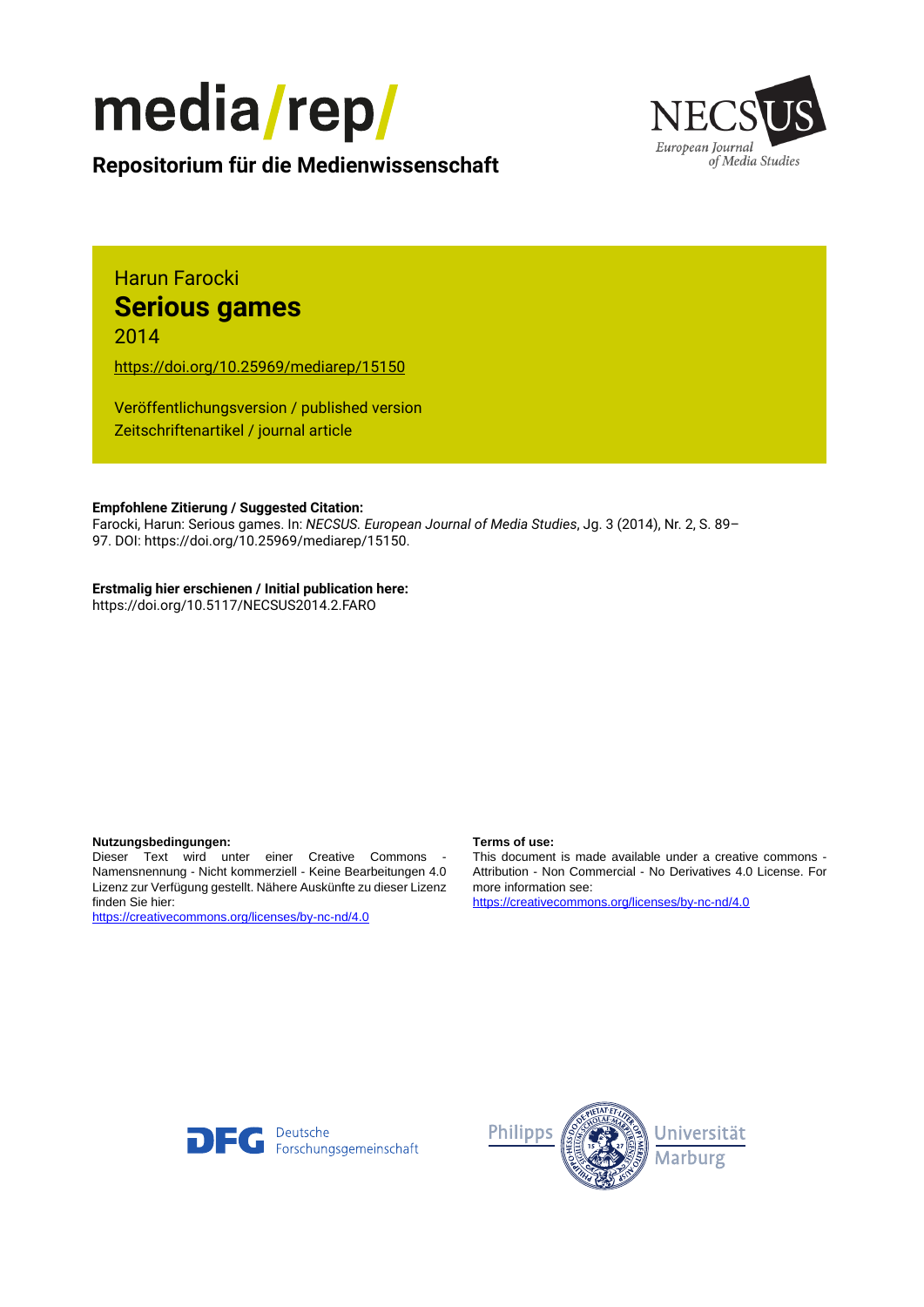**FUROPEAN JOURNAL OF MEDIA STUDIES** www.necsus-eims.org Published by Amsterdam University Press

# Serious games

Harun Farocki

NECSUS 3 (2): 89–97 DOI: 10.1557/NECSUS2014.2.FARO

In the summer of 2008 my collaborator Matthias Rajmann sent me a newspaper clipping. Traumatised U.S. troops returning from combat are treated with video games. In therapy they watch virtual scenarios that simulate some of the situations they experienced in Iraq. The idea is that the virtual images will help the soldiers to remember the events that caused their trauma. From previous research we knew that similar virtual environments were being used to *train* troops for combat. Images that prepare the war resemble those that help process it. The idea for a project was born.

To say that a newspaper clipping gave us the idea for a film is so very unoriginal it seems almost self-effacing. That is why I should rather be telling you that, one day, on a cruise on a galley, I met a herder who used to kiss his chameleon and whose name sounded like Immersion. I had previously encountered the word 'immersion' in ads for language classes where students immerse themselves in the language they are learning. Researching our film, I found out that 'immersion' describes the way we 'dip into' virtual images and that there is a form of psychotherapy called immersive therapy.

We learned that there are virtual scenarios designed for people traumatised by the collapse of the World Trade Center on 11 September 2001. I began to imagine a film that would reconstruct the entire recent history of the United States as a computer-animated adventure. The films of Frank Tashlin, who made animated films before he became a 'reality filmmaker', came to mind. In his films all objects appear crisp, three-dimensional, and shiny – as though advertising every single prop, location, and character.

We also learned that Virtual Reality Exposure Therapy had been the subject of several programs on American television. Apparently the military has an interest in letting the general public know about this therapeu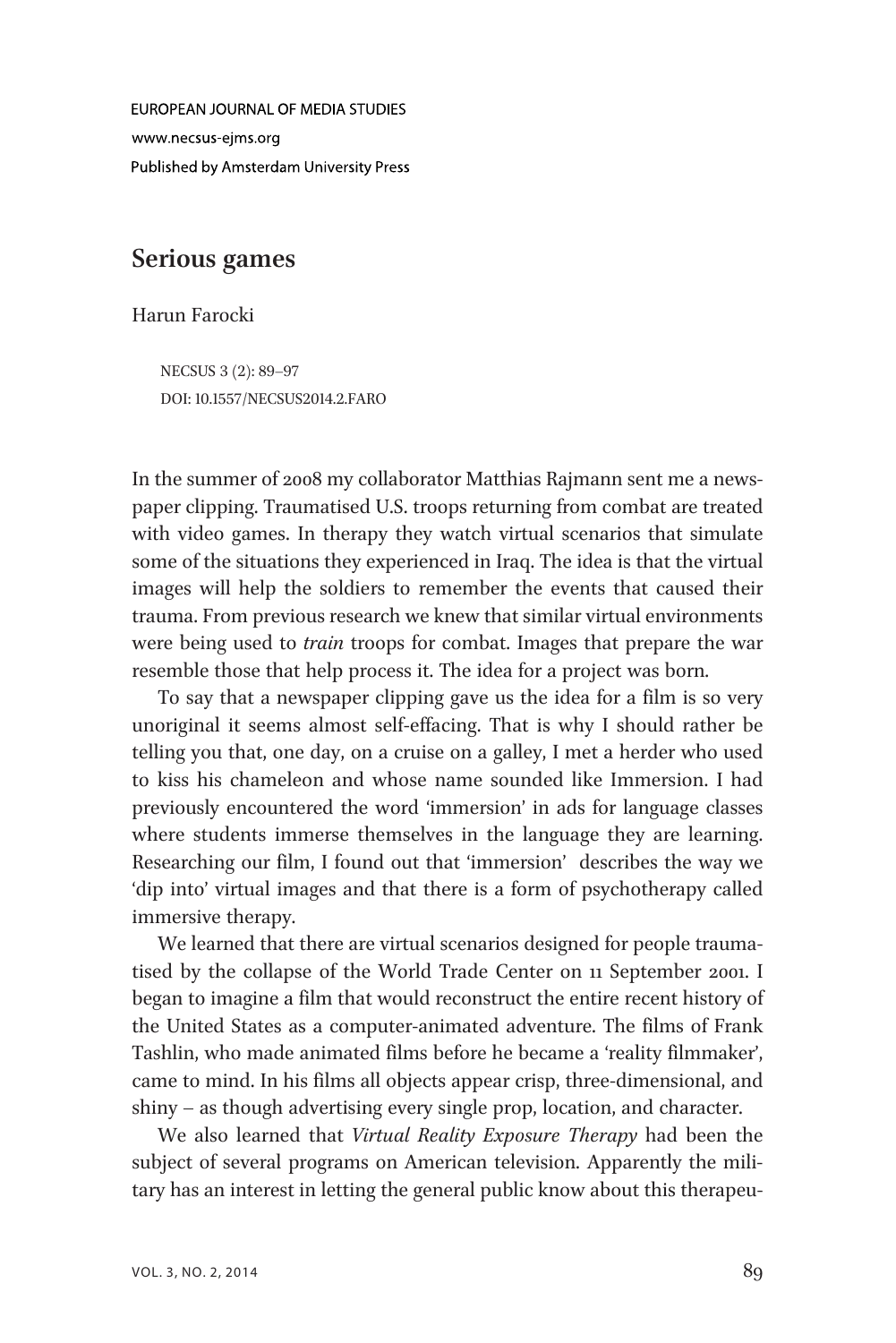tic innovation. Nonetheless, it took several months before we obtained permission to film at Fort Lewis in Washington.

#### Synopsis

To this day, the British military employs painters who paint battle scenes in oil on canvas. Perhaps an attempt to respond to the elusiveness of newsreel images with something more permanent. An event – most recently the war in Iraq – is honored with an image and a technique that demands intellectual engagement as well as rare craftsmanship. These are the same skills that are necessary to create the computer-generated images in video games. Vietnam has long been part of the imagery of video games, whose iconography has been shaped by hundreds of movies about the Vietnam War. For the games simulating the war in Iraq the U.S. military has provided the necessary data.

Video games are the single most important medium to shape collective imagination. Where only two generations ago children would grow up playing with toy trains running through plastic mountain villages, today's children play in imaginary environments populated with deserts and palm trees, concrete runways and power poles, and – yes! – statues of Saddam Hussein. The confusion of Iraqi cities with their small alleys of concrete bungalows, where snipers fire gunshots from roofs, will, I predict, outlive the news coverage of that war. In 50 or 60 years when today's players are about to die, unlike Citizen Kane, they will not be thinking of a sleigh but of a veiled woman passing through Game City.

Once you have an idea for a film you have to write synopses. Synopses that describe research interests. Synopses that address potential sponsors: museums and art institutions, and, in our case, film boards. Synopses asking for permission to film. Someone at the Institute for Creative Technology needs to be approached differently than someone at the press office of a military unit.

A painter who paints a girl reading on a swing will not tell his model that his picture is meant to depict the fragile relationship between beauty and knowledge. In my experience it leads nowhere to tell the people one films what kinds of questions the finished film will raise. This is what we usually tell the people we film: we want to show that one can read on a swing, or: how one can use Virtual Iraq (VI) to evoke a traumatic memory? We want to show what is going on in the places we have chosen for our film. That is not a lie.

Whatever it is we say, we will be misunderstood. Because every single person we want to film is also a television viewer unfamiliar with the kind of films we make and used to the documentaries we do not want to make.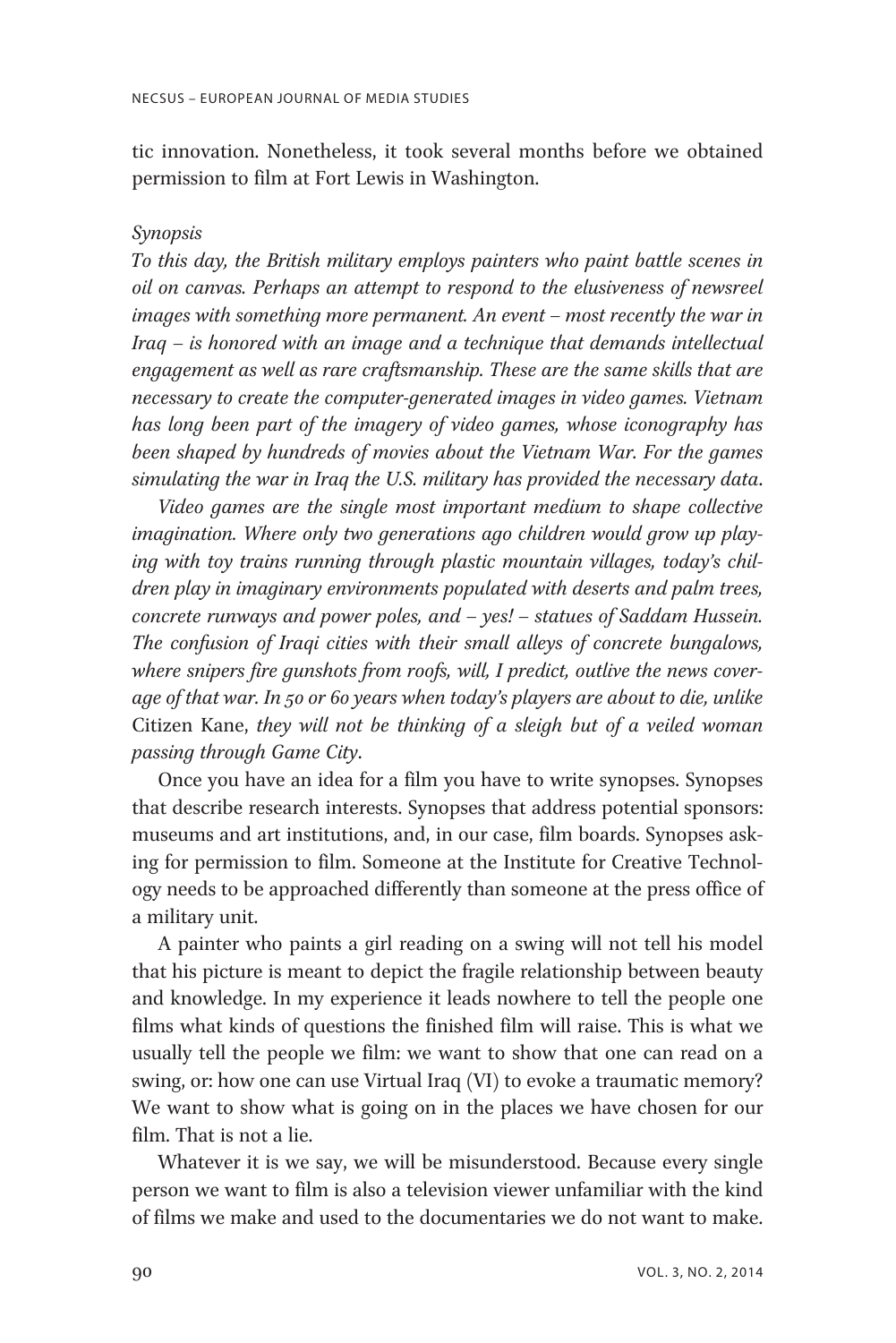**SERIOUS GAMES** 

When we approached editorial departments of television stations for funding our synopsis focused on the idea of the film: an episode in which video games are used to prepare troops for war; another episode in which video games are used to help veterans cope with the consequences of war. At best we were told to cast a wider historical net, starting with the discovery of 'war neuroses' at the end of the First World War. For that kind of film one does not need to have an idea.

We arrived in Washington on a Saturday at the end of January 2009. We explored the surroundings of Seattle. Bridges, crossings, the sounds, tunnels, railroads, harbors with cranes and silos, factories and office buildings built of brick. In Tacoma we came across a building with a curious plaque: here, in 1893, a general originated the custom of rising and standing during the playing of the national anthem. Never before had I seen a sign honoring the originator of a custom. The neighborhood in which our hotel was located was called DuPont. Shops and office buildings the size of apartment buildings surrounded by curvy roads. There was a Starbucks and a liquor store – and a remarkable number of therapists' offices. Nothing here was older than ten years. In his book on Hitchcock, Truffaut speaks of 'American stylisation'. Buildings in the U.S. possess a strong emblematic quality. We were looking for signs of the current crisis, but in residential neighborhoods not a single house was for sale. Nothing here indicated that America was waging two wars, with the war in Afghanistan in its eighth year.

The seminar began at  $7$  the next morning. It was held in several rooms adjoining the cafeteria of the rather dilapidated casino at Fort Lewis. Large mirrors in wooden frames indicated that the rooms had once been used for festivities. Not anymore. Dirty carpets, ceiling lights that barely worked, and radiators that did not do their job. Our three-man crew was supervised by three press officers flown in from Washington D.C. for the occasion. Soon they retired to the cafeteria.

The seminar was called a workshop. Plain-clothed civilian therapists were teaching army therapists who, except for one student, showed up in camouflaged military uniforms. The civilian instructors were quite eloquent while the students said nothing for the duration of the class. Later, during role play, it became clear that their language was clumsy and awkward. They had large coffee mugs and water bottles and many were overweight – a marked contrast to the military therapists.

Two of the civilian therapists gave an introduction. It is important, they explained, to find out what it was that traumatised the patient. The next step, they said, is to find a corresponding scenario in the Virtual Iraq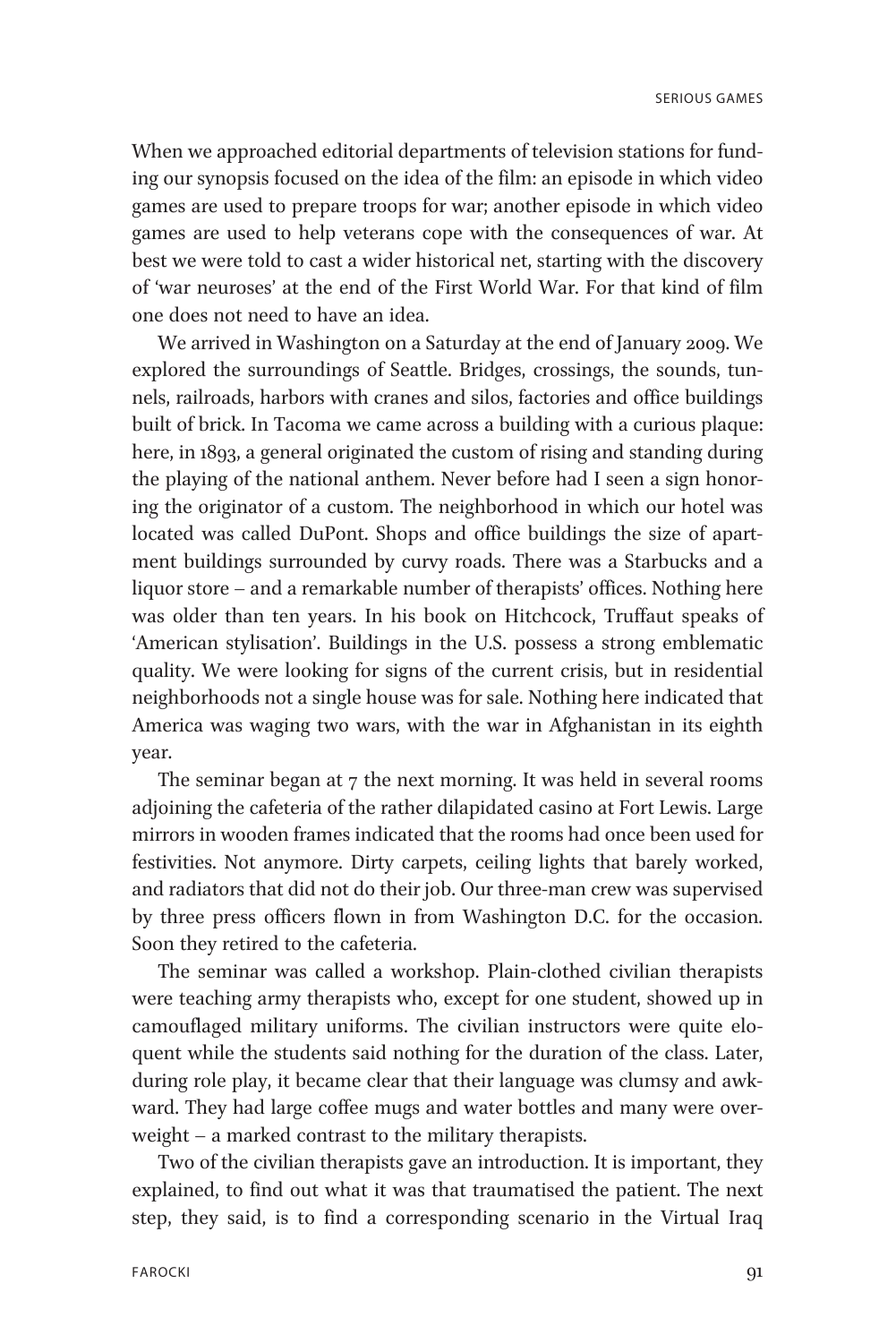Program that the patient will see on his Head Mounted Display (HMD) – a pair of monitor glasses, if you will. The patient can navigate through the images, for example a turn of his head equals a pan. The therapist can present stimuli such as the explosion of a land mine or car bomb, or snipers opening fire. He can also introduce smells like burnt rubber or hair, but that was not part of the workshop.

After familiarising themselves with the technology the more than 30 military therapists began to practice at six workstations. Stylistically, I liked these scenes a lot. The patient-players were wearing headsets and they spoke in a loud voice, their sentences sounding like declarations. They used the past tense: 'I was really mad. I just ... like I thought I didn't want to shoot at just anything, but at the same time I just ... I was so mad that I just wanted to shoot somebody.' The HMDs concealed their faces like masks. On a computer screen which we were recording we could see what the patients saw under their HMDs.

Hitchcock made more than one film in which the scenario that caused a character's trauma is eventually shown on screen. Here, at Fort Lewis, we were able to see what the patient seemed to imagine. Then Hollywood referred to Freud, here and now therapy refers to Pavlov. One of the civilian therapists asked one of the military therapists why the images in the Virtual Iraq Program were not as high quality as those in regular video games. The answer he received was that game manufacturers operate with a budget at least ten times the budget of the military. One civilian therapist told us that many veterans feel shame telling their comrades they are seeing a therapist. When they say that they are going to play a video game everyone else wants to go as well. There are dentists for kids who wear Mickey Mouse masks and crawl on the floor. It may well be that the video games are meant to lure soldiers into therapy.

On the second day we witnessed a virtuoso performance. One of the civilian therapists was playing a patient who spoke about his experience in Baghdad. This was his first mission. He was accompanying someone named Jones. Their task was to clean the streets, which meant tearing down propaganda posters. Jones suggested that they separate, each taking to one side of the street. They knew they were disobeying orders but did it anyway. The therapist who played the patient was entering a courtyard when he heard an explosion. He looked – he zoned out, starting to digress. The therapist who played the therapist interrupted him: what did he see? The therapist who played the patient said: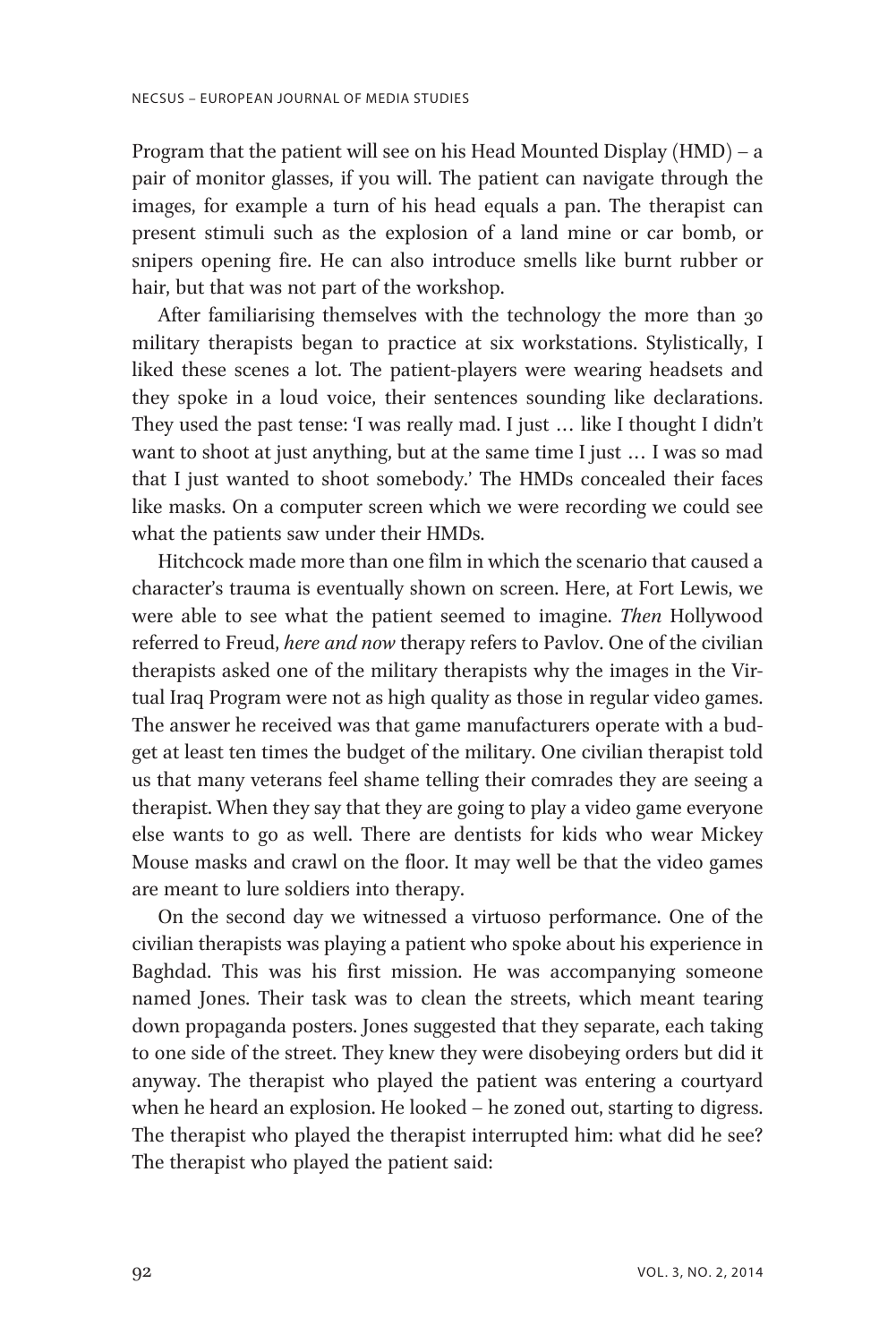[s]o I got to where he's at and ... and it's like just ... from his knee up, and that's all that's there ... and there's flesh and there's blood and there's bits of uniform and it's ... it was ... and I'm like: shit! So at that point I'm just freaking out. I'm thinking I'm going to die. That this was not a good idea. Why the hell are we out here doing this?

At this point he broke down. Hunched over, he implored the therapist to end the session. He could not take it any longer. The therapist insisted that they continue. The patient hesitated, stammering, unable to describe his thoughts and reproaches in clear language. He played his role so convincingly that friends and colleagues whom I had told we were filming role play assumed that he was recounting an actual, genuine memory. The press officer who had given us permission to shoot the workshop believed that the 'patient' was describing a personal experience. Even if it was true that the therapist performed so well because he wanted to sell the software, that does not mean he was playing false.

We had to wait nine months before we were able to continue filming. This time we filmed in Twentynine Palms, California. I had heard of this place in Bruno Dumont's eponymous film. The film tells of a couple who travel through the desert, and at the end of the film the husband murders his wife in the most horrific manner. Fritz Lang says death is not a solution. In their case, I do not know what the problem to be solved was.

In the town there was an overabundance of tattoo shops and hair salons offering buzz cuts, but not a single bar or nightclub. The military base is roughly the size of Berlin – too big to be fenced-in completely. Occasionally tourists wander on the premisses, not knowing where they are. It took us half an hour to get to our destination. Once it took us almost an hour. Unlike at Fort Lewis where we could hear the clamor of a nearby kindergarten, there are no family members staying at the Twentynine Palms military base.

At an outpost we saw a settlement of shacks where troops were put up. Marines were getting ready for the conditions they would have to deal with in the field. This image of shacks, neatly sitting side-by-side in a deserted landscape devoid of bushes and trees, evoked the worst idea of war misery for me. We watched the Marines. They seemed shy, polite, and no less eloquent than the military therapists in Fort Lewis. They seemed more like clerical workers or computer specialists than the Marines we are used to seeing in the movies.

It only took us three days to film what we had come here for. In some kind of makeshift classroom 12 soldiers were sitting at three tables placed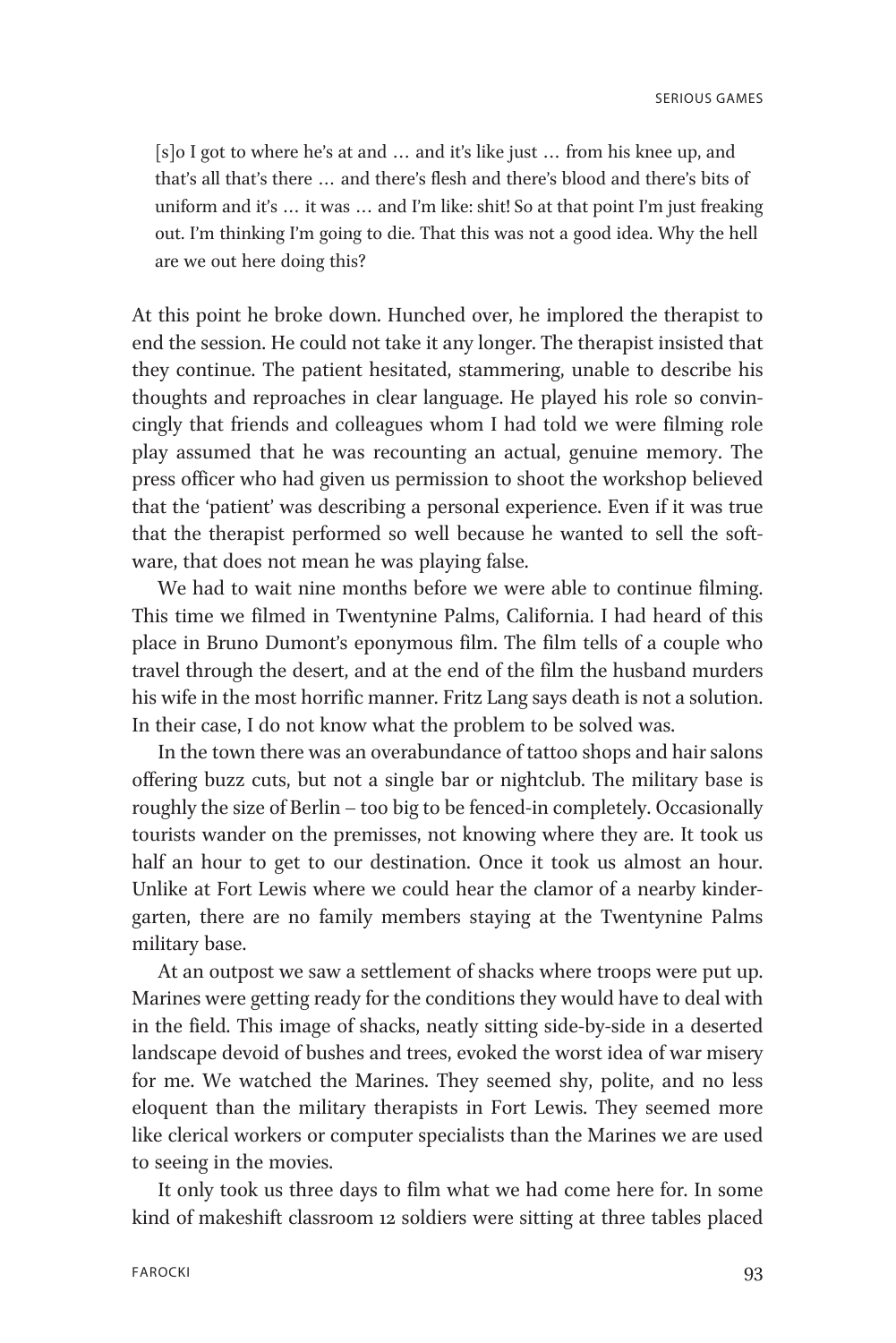next to each other. Every soldier had a laptop in front of him. Four soldiers made a tank crew. Three tanks altogether. The three vehicles traversed a virtual Afghanistan, its landscape derived from real geographical data. The soldiers could see the route the vehicle was taking on their laptops, filmed mostly from behind and above as though the camera was mounted on a crane following the tank. Using our own camera we filmed one crew as they interacted with each other, we also recorded what the soldiers saw on their laptops.

The battalion started out moving across a plain. The tanks were made to stop on the tarmac several times because of an irregularity on the road that could have been an Improvised Explosive Device (IED). One time the driver reported seeing a number of birds in front of him, and one bird flew by in very close proximity to the virtual camera. It seemed to me that this did not have anything to do with warfare but was rather meant to create a so-called reality effect – just like fiction films use sub-plots, and sub-plots create the impression that not everything happens on purpose and serves a narrative function.

A hostile vehicle appeared on the horizon just once. It was immediately brought down by another U.S. battalion. An hour had passed when our battalion encountered a group of enemies on foot, so-called dismounts or insurgents. We finished them off quickly. The gunner in one of the tanks we were pursuing was shot by a sniper twice. The second bullet brought him down and the figure of the gunner fell from his lookout post. Watson, who had been playing the gunner, was now no longer part of the game; he leaned back in his chair, somewhat grumpy.

There is a virtual sun shining in the computer-generated world of our video game. The sun's position is computed using real astronomical data from Afghanistan. When a tank passes over sand the sand flies up – always in the same way, regardless whether there are lichens growing on the ground or not. A surface simulating metal has almost the same texture as one simulating plaster. Unlike cartoons, which create their own distinct stylisation, video games strive to imitate analog film images. In that sense they are imperfect, because one can navigate in them; they are derived from data rather than reproducing a given (external) reality. Computergenerated images ascribe a higher value to themselves than photographic images using film stock. They are something that is generated, not something that is reproduced. At the very most they are edited for reproduction. The fact that they lag behind, limping yet feeling superior, gives them an air of magniloquence.

How many times have I watched children pointing at a figure in an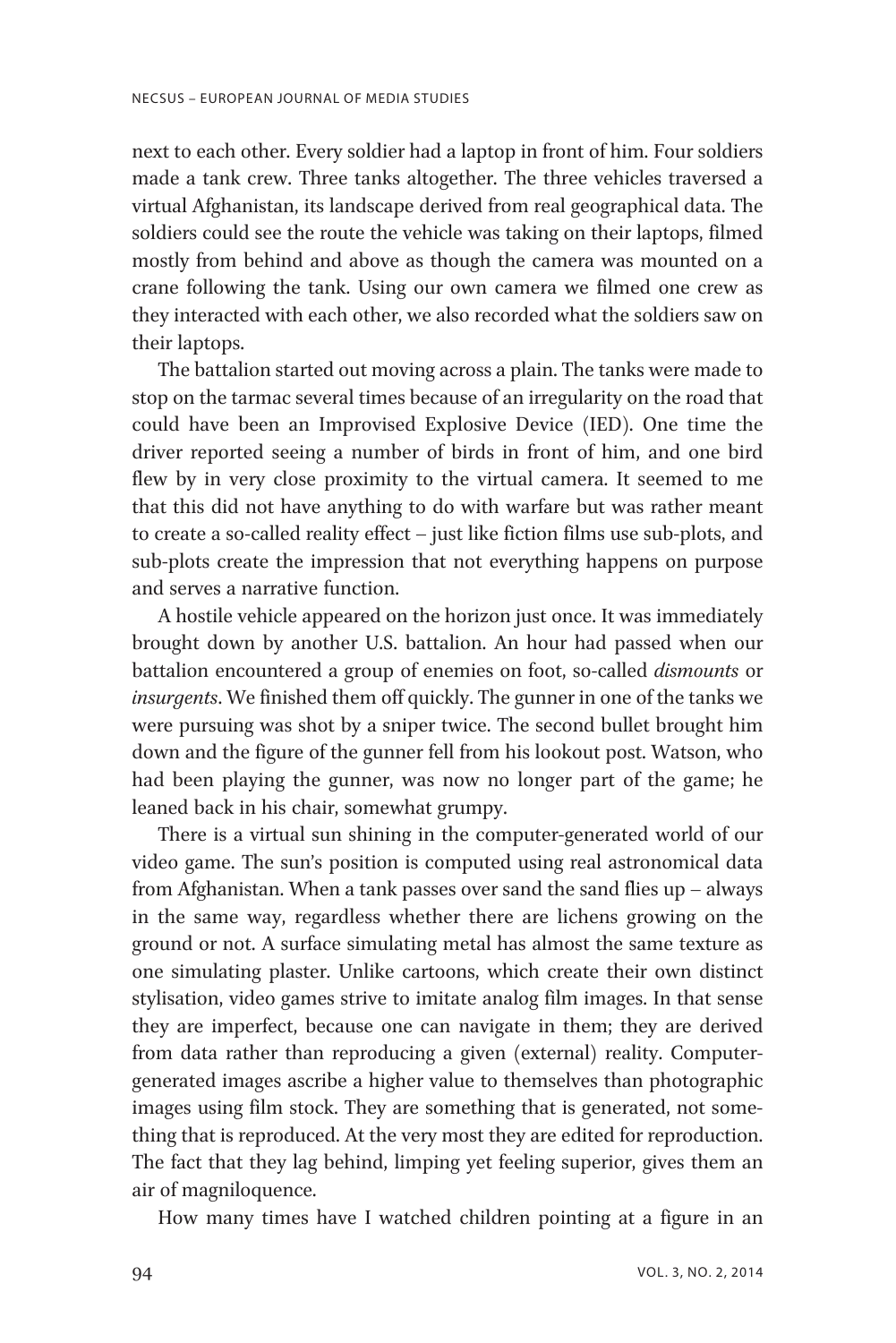**SERIOUS GAMES** 

image and saying 'that's me'? I know that at the movies people identify with the characters on the screen, but I cannot see how that happens. In the exercises we were filming we saw veterans, grown-ups, literally inserting themselves into the digital environment. Each soldier looks at a character meant to represent him, even bearing his name on a name tag. There is an instructor placing IEDs and enemies, on foot or motorised. The instructor has a huge arsenal at his disposal: explosives, vehicles, traffic signs, barriers of all kinds, as well as people. We recorded him clicking through the arsenal. It looked like dressing characters for a genre film, or like inspecting stage props in a studio specialising in these kinds of films. Man wearing a caftan with burnoose; man wearing a caftan with hard hat; man with explosive device strapped on his chest; woman in blue burqa; woman in black burqa. Explosives in a cement block, in a Coca-Cola can, in a Pepsi can, in the cadaver of a dog.

On our way to a Military Operations in Urban Terrain (MOUT) facility, a rather remote Marine Corps base, a press officer told us that not long ago a hiker got lost on the premises and died of hunger and thirst. When we arrived at the MOUT site we heard about a bank robbery on the radio. The robbery was part of the exercise, as was the radio station. A mock-up city with different kinds of neighborhoods: embassy quarter, prison quarter, stadium, slum, historic center, etc. We went to the historic center which was situated on a slope. The buildings were containers with cut-out windows; they were made of beige foamed plastic, some of them several stories tall. There were car wrecks, a roadster with its roof pulled back. Two guards were sitting on the car, looking like a 1960s pop art painting by Edward Kienholz. There was a pick-up truck loaded with garbage bags, a license plate in Arabic script was covering one from California. Ambiguous identity: a mock-up garbage truck that will get rid of real garbage.

For three days and three nights the container city was inhabited by 300 extras: men and women in native dress – no kids though. The extras were immigrants from Iraq, Afghanistan, Iran, and Pakistan. The script (unbeknownst to the extras) called for a bank robbery at  $4$  in the morning. At  $5$  in the morning the script required the extras to approach and pressure the U.S. guards. The guards, who did not understand Pashto or Arabic, made an effort to communicate and remain friendly. Arbitrators wearing orangecolored vests were observing the scene.

A man revealed to us the location where, at 6 in the morning, there would be a fire attack. We put a new tape in our camera, focused it on a table where a group of men were eating a meal, and let it roll. Just a few minutes after 6 two men came running from behind a container, firing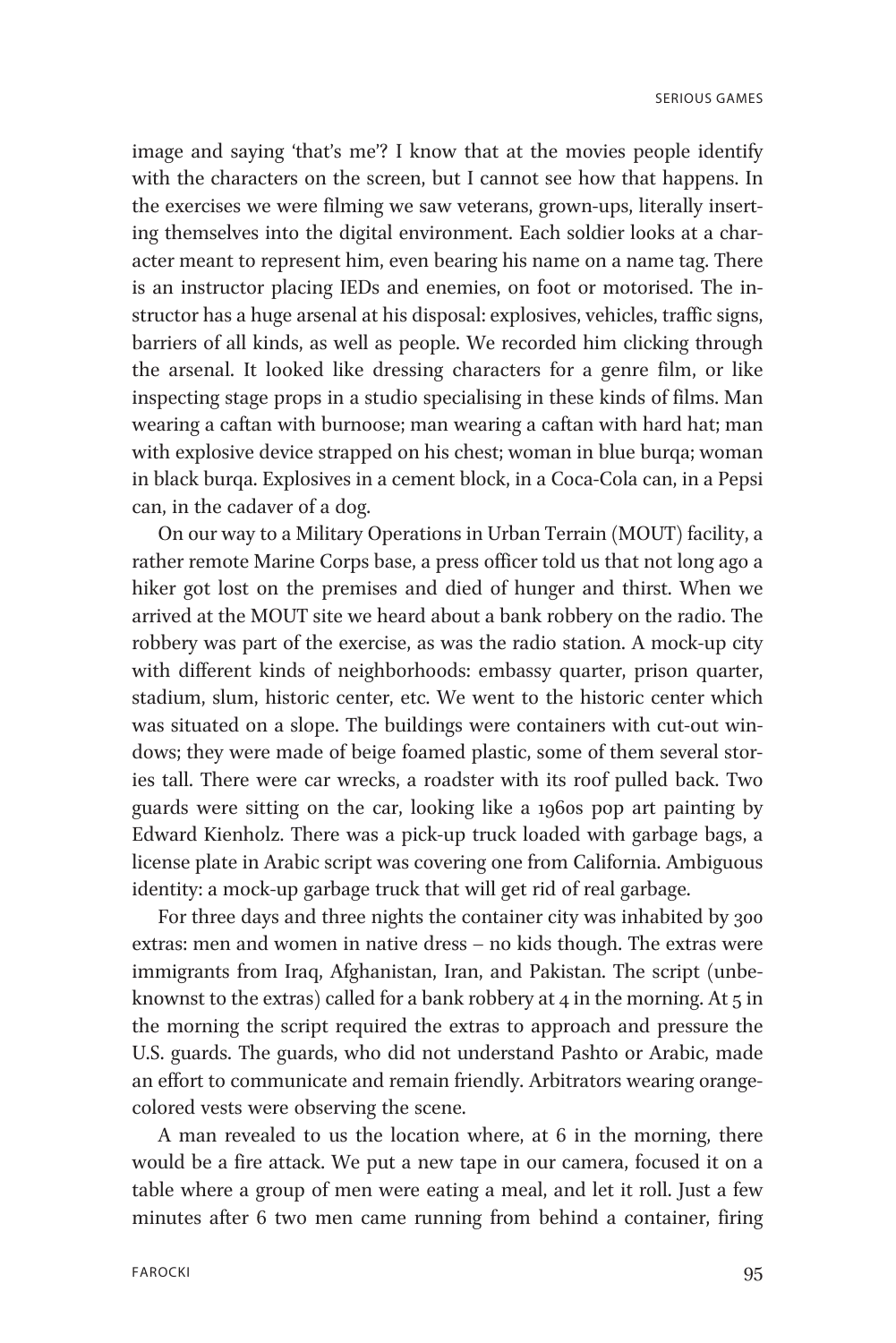gunshots in the air. The extras in the foreground jumped up in fear and ran away, screaming – one came back to fetch his meal. Clearly he did not want to miss out on his meal just because he was participating in this training exercise. His behavior is not necessarily unrealistic. It may well be that in a country where gunfights are part of everyday routine people will not abandon their meals every time something happens.

Marines followed by interpreters began chasing the assassins, who sought refuge in a mosque where they died in a gunfight. Apparently the purpose of this exercise was to remind troops never to enter a mosque, not even when involved in a gunfight. The marines had clearly learned their lesson. They stopped in front of the door, sending the Afghan back-staff into the mosque. The commanding officer inquired whether the insurgents had been searched for booby traps.

The training exercises in the mock-up city with its extras are not that much different from the video games. On the contrary, it seems as though the real world is imitating the world of video games. MOUT sites are set pieces, like a city in a Hollywood Western. Both are designed to let scripted incidents happen; both cannot hide the fact that every single building was designed and built at the same time. MOUT buildings are containers, which means they must be placed on level ground or on a terrace. In the U.S. most actual buildings are level with the ground, lacking groundwork and foundation. This is why they look as if just put there – that too is part of the 'American stylisation'.

On our first trip to Fort Lewis we filmed a lot, but most of the material was useless – mainly because the therapists were acting half-heartedly, incapable of using their own personal experiences. Some were chewing gum. I have not seen a single film in which people are chewing gum during a therapy session. Someday, perhaps, there will be a plaque in the casino at Fort Lewis reminding us that it was here that the custom of keeping your gum in your mouth during a therapy session originated. Not to forget that the therapy session was part of a role play which was part of a training exercise – which means that chewing gum will have been introduced into three different social activities, all of which require a symbolic separation from daily routine.

When I edited the material we shot at Fort Lewis into a 20-minute film the fact that I used all of the material that could possibly be used made me feel uncomfortable. In Twentynine Palms we shot more than we had proposed in our synopsis. We filmed soldiers getting into a Hummer suspended in the air so that it could be turned around, allowing soldiers to practice how to get out of a vehicle that has fallen on its back or its side.